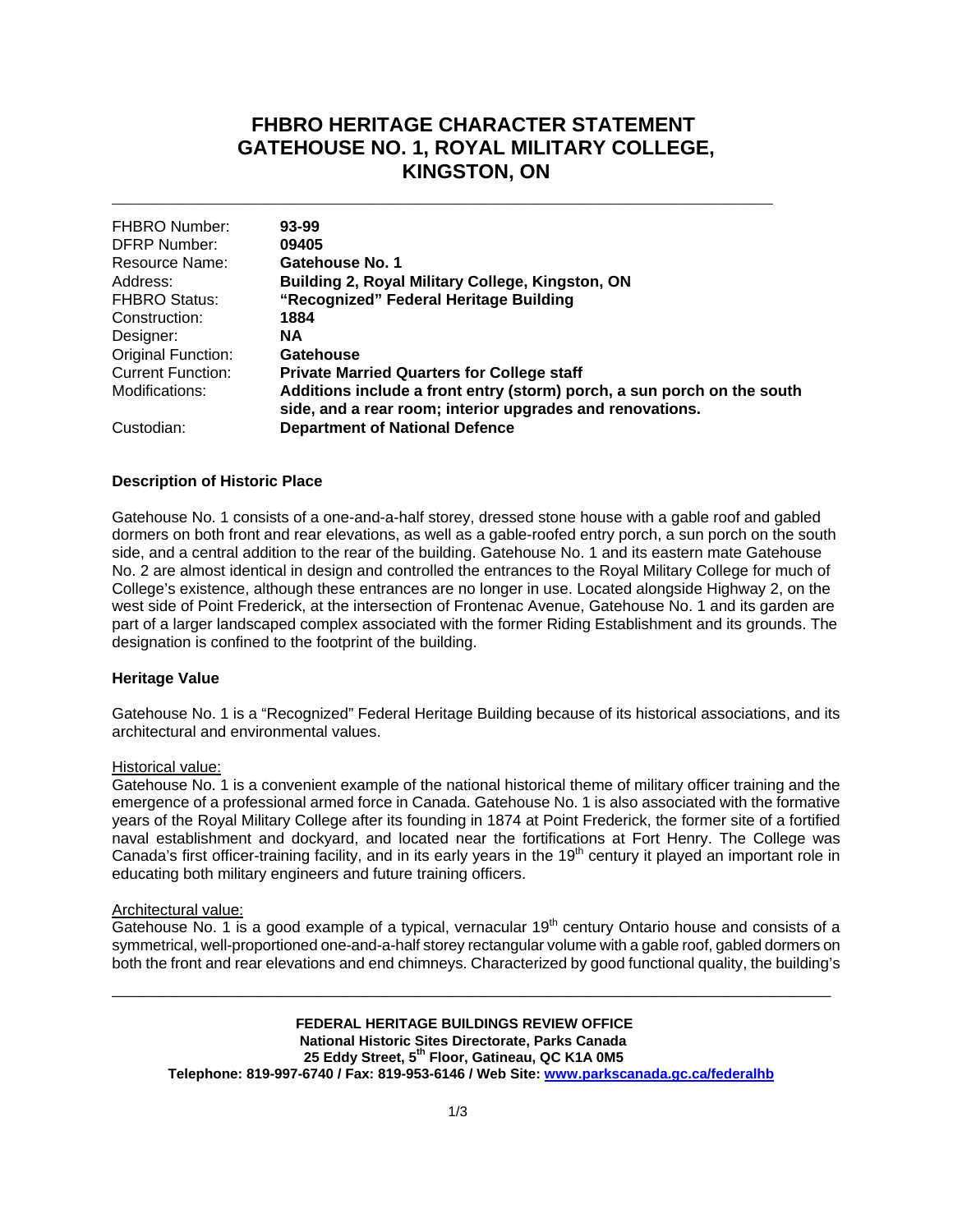# **FHBRO HERITAGE CHARACTER STATEMENT GATEHOUSE NO. 1, ROYAL MILITARY COLLEGE, KINGSTON, ON**

**\_\_\_\_\_\_\_\_\_\_\_\_\_\_\_\_\_\_\_\_\_\_\_\_\_\_\_\_\_\_\_\_\_\_\_\_\_\_\_\_\_\_\_\_\_\_\_\_\_\_\_\_\_\_\_\_\_\_\_**

main elevation consists of three bays, with tall ground floor windows flanking a central doorway, which reflects the interior's centre hall plan with central staircase. Gatehouse No. 1 is constructed of very good quality craftsmanship and materials and is clad in dressed stone, featuring smooth-dressed ashlar blocks at the quoins and pilasters.

### Environmental value:

The westerly of the pair of gatehouses, Gatehouse No. 1 is compatible with the College's campus-like setting and is part of a larger landscaped complex associated with the former Riding Establishment and its grounds. Joined by a low stone pier and iron gate to a pair of large stone piers supporting a wrought-iron vehicle gate, Gatehouse No. 1 has a rear yard with a domestic garden and mature trees and is bounded by a head-high, white-painted picket fence along the main road and lower, more open fencing along the college grounds. Located near the Catarqui River and the Memorial Arch, Gatehouse No. 1 is visible from its location adjacent to Highway No. 2, and is familiar to the students and faculty at RMC and the residents of the region including CFB Kingston.

### **Character-Defining Elements**

The following character-defining elements of Gatehouse No. 1 should be respected:

Its role as an illustration of the national historical theme of the military officer training and the emergence of a professional armed force in Canada as expressed in:

- Its aesthetic design, choice of materials and prominent location at the former entrances to the Royal Military College; and,
- Its former function as both office and accommodation for sentry personnel.

Its good domestic vernacular design, its good functional quality and its very good quality materials and craftsmanship as manifested in:

- Its typical, vernacular 19<sup>th</sup> century Ontario house-form and symmetrical, well-proportioned three-bay composition with gable roof, gabled dormers with pointed windows and end chimneys;
- Its typical interior layout which consists of a centre-hall plan with central staircase;
- The complementary dressed and roughened stone wall surfaces, including the smoothly dressed stone voussoirs, quoins, and pilasters which frame the modestly rusticated and slightly recessed "panels" surrounding the window and door openings; and,
- The wooden fascias and eaves returns, doors, and window sashes.

The building's compatibility with the College's campus-like setting, as well as its symbolic and visual landmark value as evidenced in:

Its visual harmony with the surrounding landscaped environment owing to its domestic scale, vernacular design and choice of materials;

\_\_\_\_\_\_\_\_\_\_\_\_\_\_\_\_\_\_\_\_\_\_\_\_\_\_\_\_\_\_\_\_\_\_\_\_\_\_\_\_\_\_\_\_\_\_\_\_\_\_\_\_\_\_\_\_\_\_\_\_\_\_\_\_\_\_\_\_\_\_\_\_\_\_\_\_\_